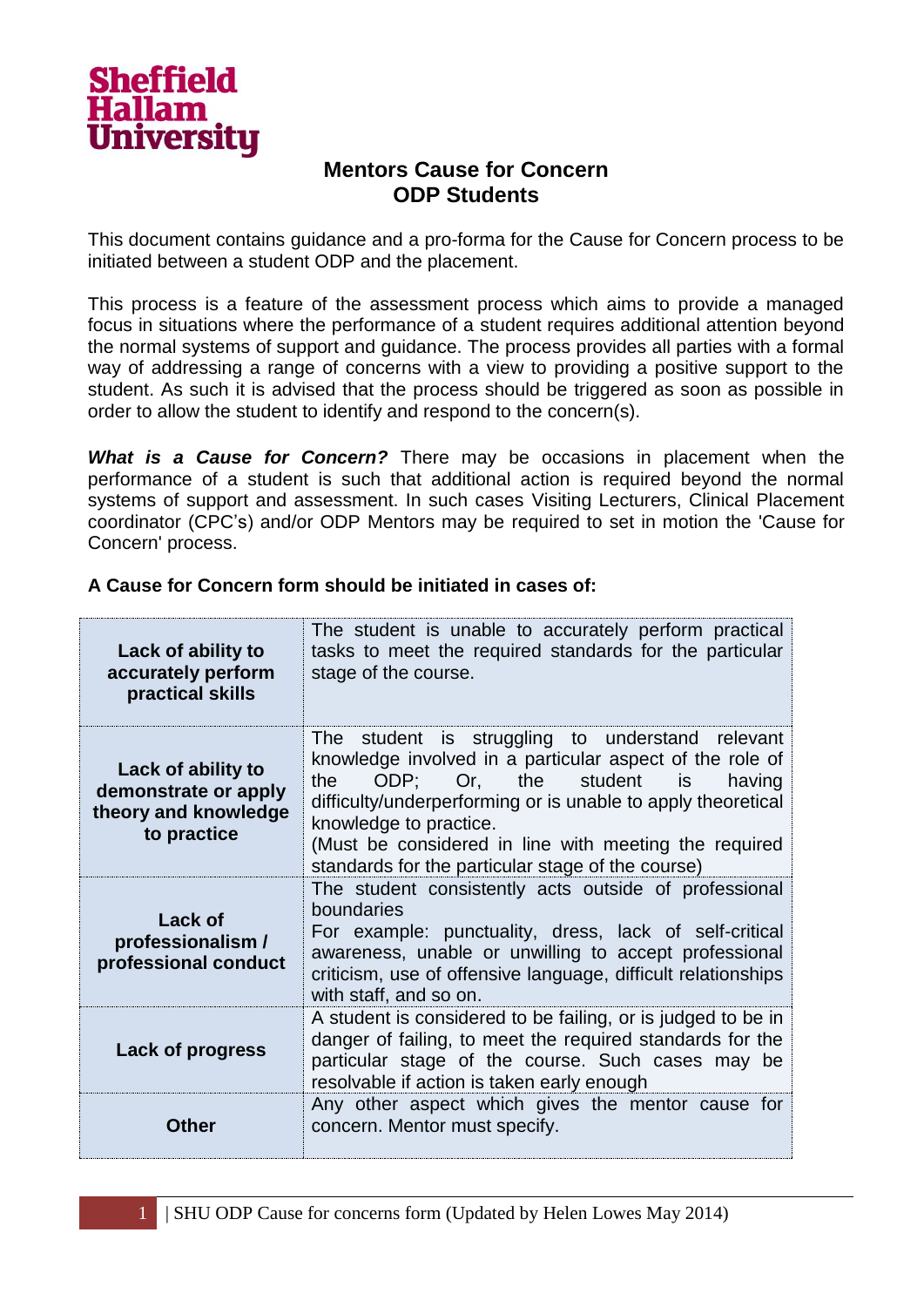The purpose of initiating a Cause for Concern Form is to make certain that the student is aware of the concerns at the earliest possible stage in order that an appropriate supportive action plan can be agreed in partnership with the student. ODP skills have to be learnt and some students who make a slow start can become very effective ODP's given the time to develop their skills and confidence. It is far better to report a cause for concern which then disappears than to wait for a week or so hoping for an improvement which does not materialise. In such cases it may be too late to make an effective intervention.

### *The kinds of actions which may be appropriate include:*

- Ensuring the student receives consistent guidance about action to be taken.
- Ensuring the difficulty and type of examinations undertaken is appropriate for the current situation.
- Arranging for the student to work alongside a designated experienced mentor in a support role. For example leading specific examinations to allow them to work to their strengths and hence develop successful practice.
- Providing extra support in developing the students subject knowledge.
- Setting clear and unambiguous short-term achievable targets.

### *Who should instigate the Cause for Concern process?*

- $\checkmark$  Clinical mentor
- Clinical Placement Coordinator
- $\checkmark$  Other clinical professional working alongside the student ODP
- $\checkmark$  Visiting Lecturer

### *What is the process?*

The instigator should start filling in the Cause for Concern form in conjunction with formally informing the student that the process has been started.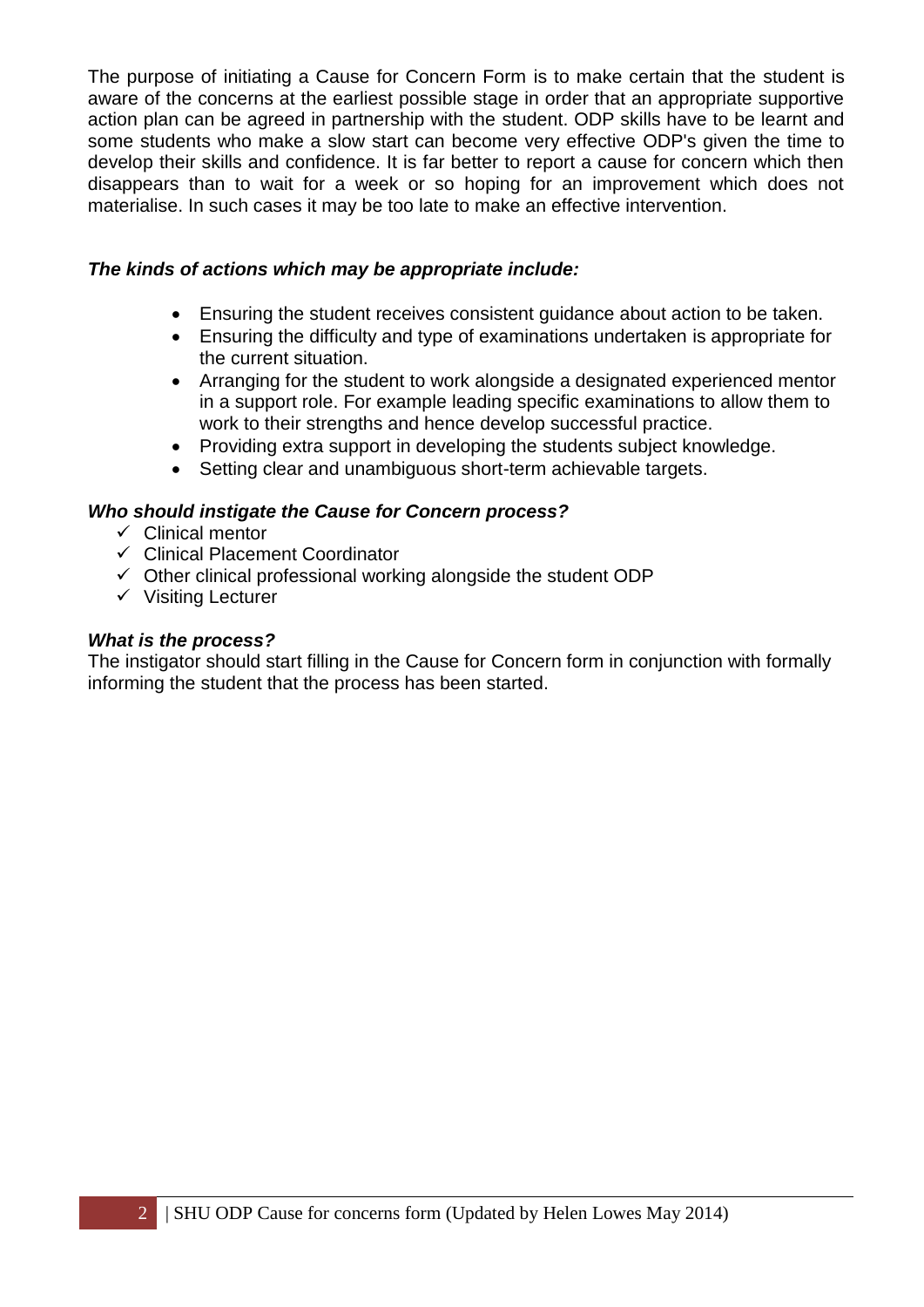

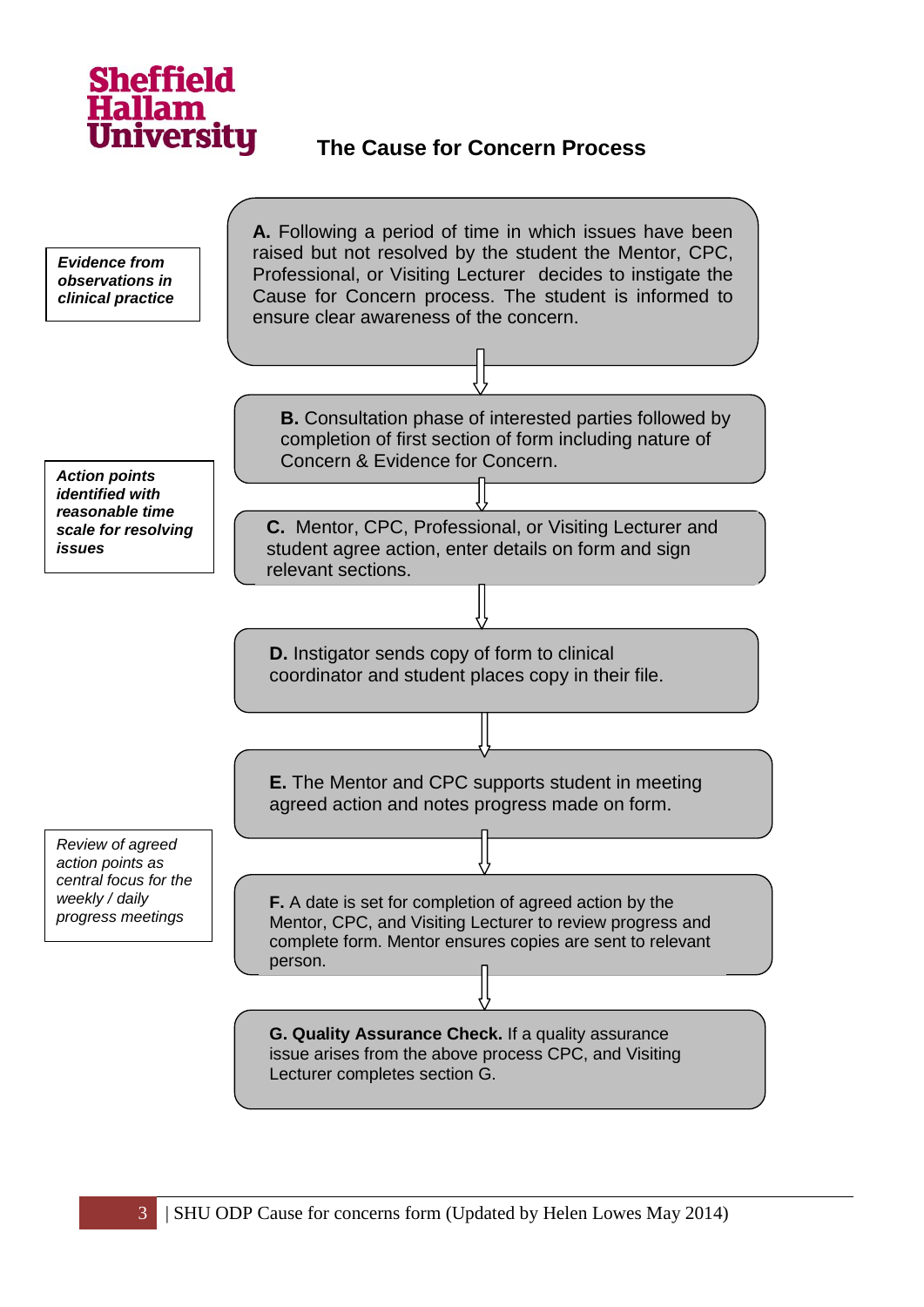

 **Please complete the form with all parties present**

| <b>Name of Student</b>                                        |                  |                                   |
|---------------------------------------------------------------|------------------|-----------------------------------|
| Name of CPC (If involved in process)                          |                  |                                   |
| Name of Mentor (If involved in process)                       |                  |                                   |
| Name of Visiting Lecturer (If involved in process)            |                  |                                   |
| Name of other staff involved (If involved in process)         |                  |                                   |
| <b>Date</b>                                                   |                  |                                   |
| A. Form initiated by:                                         | <b>Role</b>      |                                   |
| <b>B. Nature of Concern</b>                                   |                  |                                   |
| (Please describe the concern and tick the relevant box below) |                  |                                   |
|                                                               |                  |                                   |
|                                                               |                  |                                   |
|                                                               |                  |                                   |
|                                                               |                  |                                   |
|                                                               |                  |                                   |
|                                                               |                  |                                   |
|                                                               |                  |                                   |
|                                                               |                  |                                   |
|                                                               |                  |                                   |
|                                                               |                  |                                   |
|                                                               |                  |                                   |
| Practical skills                                              |                  | Application of theory / knowledge |
|                                                               |                  |                                   |
| Professional conduct                                          |                  |                                   |
|                                                               | Lacking progress |                                   |
| Other (please specify concern)                                |                  |                                   |
|                                                               |                  |                                   |
| <b>Evidence for concern</b>                                   |                  |                                   |
|                                                               |                  |                                   |
|                                                               |                  |                                   |
|                                                               |                  |                                   |
|                                                               |                  |                                   |
|                                                               |                  |                                   |
|                                                               |                  |                                   |
|                                                               |                  |                                   |
|                                                               |                  |                                   |
|                                                               |                  |                                   |
|                                                               |                  |                                   |
|                                                               |                  |                                   |
|                                                               |                  |                                   |
|                                                               |                  |                                   |
|                                                               |                  |                                   |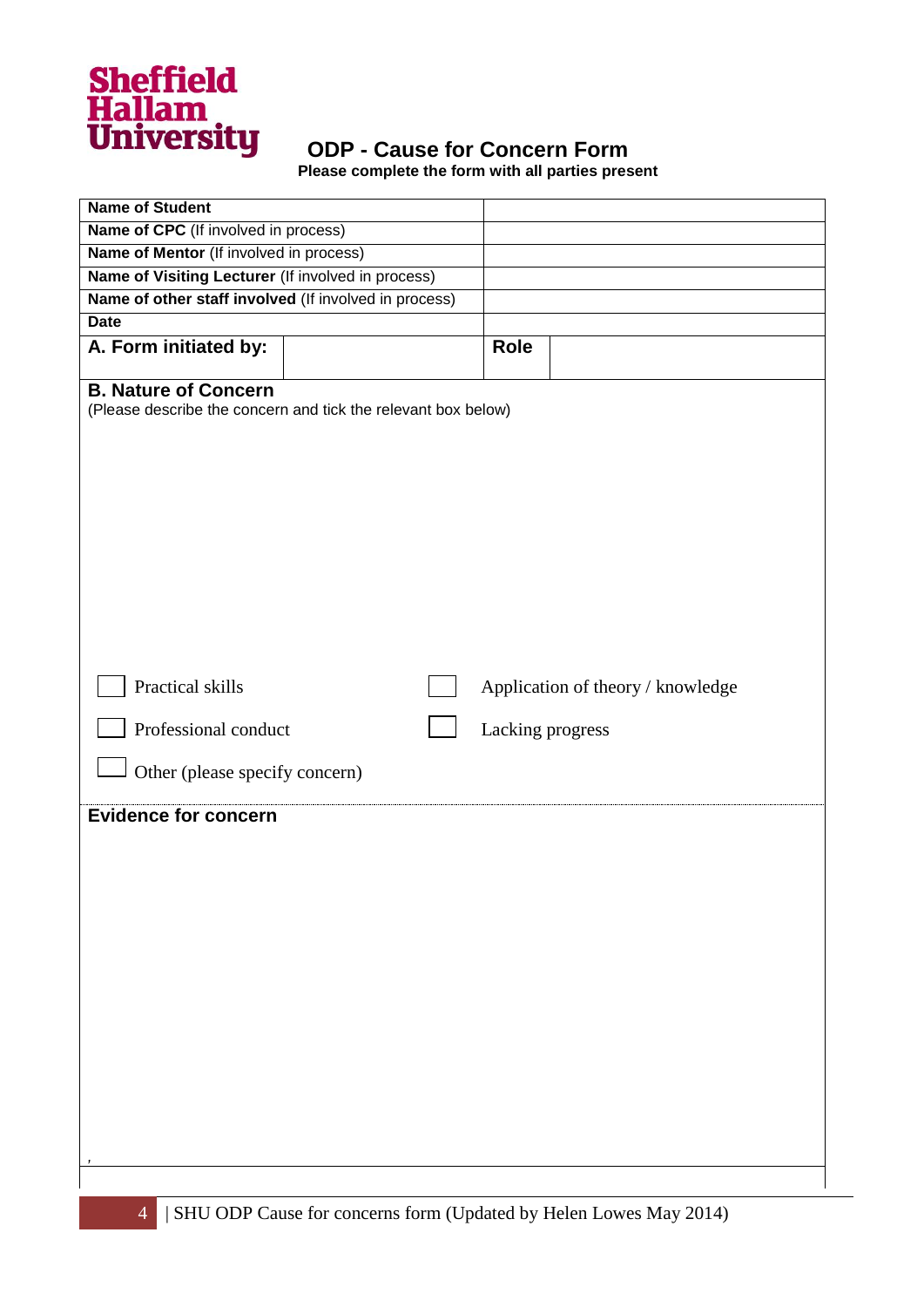| C. Agreed action                                                                                                                                                  |      |              |
|-------------------------------------------------------------------------------------------------------------------------------------------------------------------|------|--------------|
|                                                                                                                                                                   |      |              |
|                                                                                                                                                                   |      |              |
|                                                                                                                                                                   |      |              |
|                                                                                                                                                                   |      |              |
|                                                                                                                                                                   |      |              |
|                                                                                                                                                                   |      |              |
|                                                                                                                                                                   |      |              |
|                                                                                                                                                                   |      |              |
|                                                                                                                                                                   |      |              |
|                                                                                                                                                                   |      |              |
| <b>Signature of CPC and/or Mentor</b>                                                                                                                             |      |              |
| Signature of Visiting Lecturer/ or other individual (If required)                                                                                                 | Date |              |
|                                                                                                                                                                   | Date |              |
|                                                                                                                                                                   |      |              |
| D. I understand that if these targets are not effectively addressed, I may fail to meet the                                                                       |      |              |
| standards for my clinical placement.                                                                                                                              |      |              |
|                                                                                                                                                                   |      |              |
|                                                                                                                                                                   |      |              |
|                                                                                                                                                                   |      |              |
| <b>Signature of student</b>                                                                                                                                       |      |              |
|                                                                                                                                                                   | Date |              |
| E. Monitoring of progress on agreed action                                                                                                                        |      | <b>Dates</b> |
|                                                                                                                                                                   |      |              |
|                                                                                                                                                                   |      |              |
|                                                                                                                                                                   |      |              |
|                                                                                                                                                                   |      |              |
|                                                                                                                                                                   |      |              |
|                                                                                                                                                                   |      |              |
|                                                                                                                                                                   |      |              |
|                                                                                                                                                                   |      |              |
| F. Conclusion of process (To be completed on the follow up to the issue)<br>(If the process has not been resolved please complete section I below and consult the |      |              |
| visiting lecturer to discuss the options)                                                                                                                         |      |              |
|                                                                                                                                                                   |      |              |
|                                                                                                                                                                   |      |              |
|                                                                                                                                                                   |      |              |
|                                                                                                                                                                   |      |              |
|                                                                                                                                                                   |      |              |
|                                                                                                                                                                   |      |              |
|                                                                                                                                                                   |      |              |
|                                                                                                                                                                   |      |              |
|                                                                                                                                                                   | Date |              |